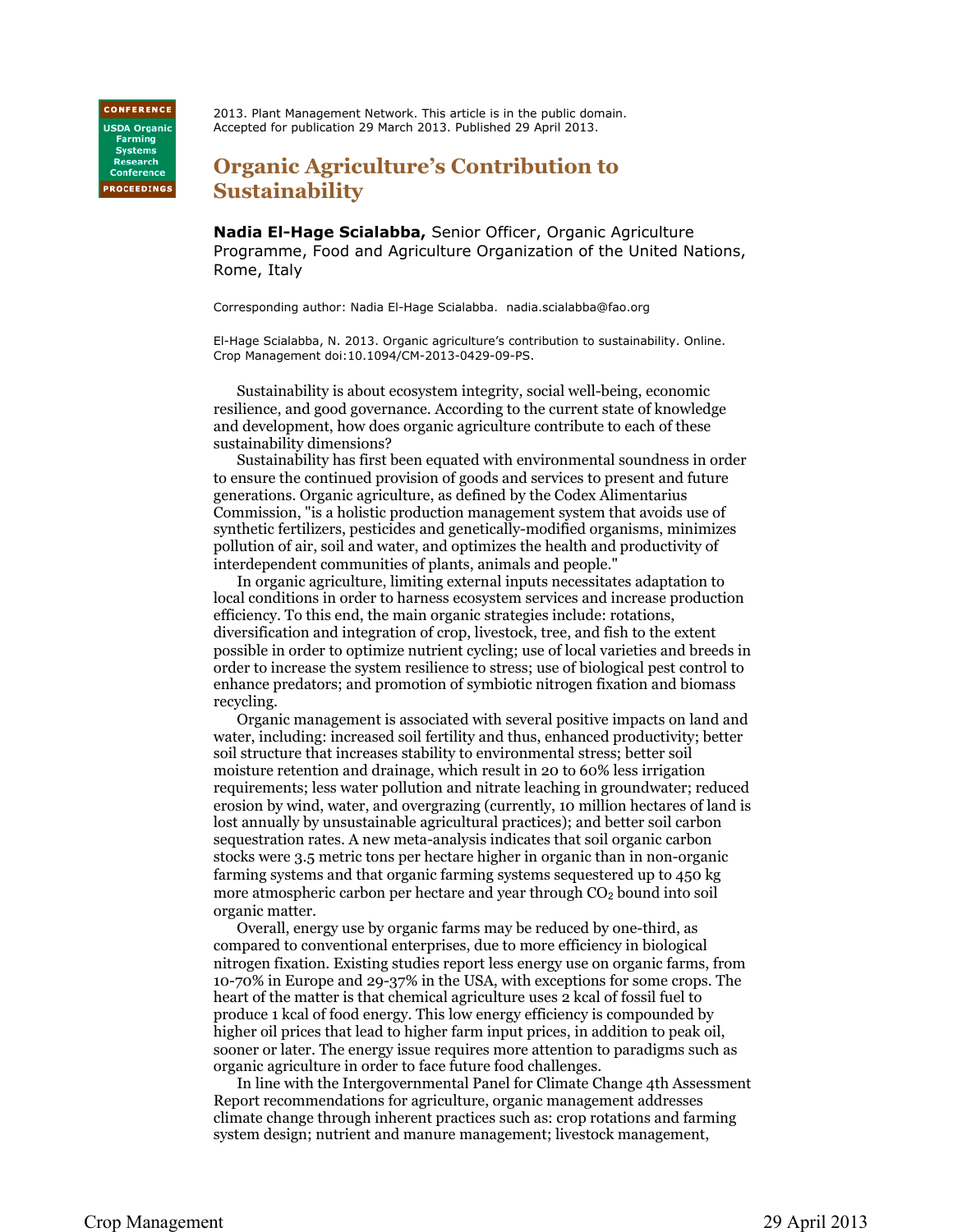pasture and fodder supply improvement; maintenance of fertile soils and restoration of degraded lands. Requirements imposed on organic agriculture by US and EU regulations reduce greenhouse gas (GHG) emissions as follows: abstaining from N-fertilizers use reduces agricultural emissions 10%; the prohibition of intensive animal husbandry in feedlots and requirement for an adequate animal/land ratio prevents intensive methane and nitrous oxide emissions; recommended nutrient management plans result in less nitrous oxides and higher soil carbon sequestration. The International Federation of Organic Agriculture Movements (IFOAM) also recommends a prohibition on land clearing, which would avoid deforestation (which alone is responsible for 12% of global GHG emissions); generally, GHG emissions from organic agriculture are always lower than conventional agriculture systems, based on production area.

Existing life-cycle analysis (LCA) studies on greenhouse gas emissions per kg of product show that organic plant products and milk perform better than their conventional counterparts, while for organic meat and egg products, better performance is not always ensured. Most importantly, organically managed soils contain higher soil organic content (SOC) (expressed in mass%age), as well as carbon stocks (expressed as absolute masses) than non-organic soils. SOC stocks are key for assessing carbon sequestration potential and organic soils usually have deep rooting with SOC stocks up to 80-cm depth, due to grass-legume mixtures and deep-digging earthworms. Globally, the cumulative advantages of several organic practices (i.e., no use of N-fertilizers, reduced nitrous oxide emissions on farms, and soil carbon sequestration) has a GHG reduction potential from  $5.1$  to  $6.1$  GT CO<sub>2</sub> equivalents.

As to climate change adaptation, organic management takes a preventive and precautionary approach through diversification, generally adopted as a risk splitting strategy. In fact, diversified farms go through natural stages of succession that best adapt the agroecosystem to change. Rotational grazing and organic pasture management have huge potential in mitigating climate change. Spatial and temporal integration on organic farms (e.g., agroforesty, hedges, rotations, corralling) represent ecofunctional features conducive to climateproofing of agroecosystems.

Sustainability is also about equity among and between generations. The main contribution of organic agriculture to social well-being is through avoided harm and healthy community development. Avoided harm ranges from loss of arable soil, water contamination, biodiversity erosion, GHG emissions, food scares, and pandemics associated with chemical agriculture, as well as pesticide poisoning of 3 million persons per year resulting in 220,000 deaths, let alone farmers indebtedness for inputs and suicides (e.g. 30,000 deaths in Maharastra, India, from 1997 to 2005).

With regards to health, organic food commonly contains 10-60% more healthy fatty acids, organic dairy usually has more omega-3 fatty acids, organic crops tend to have 5-90% more vitamin C and 10-50 more secondary metabolites. Organic foods generally have higher dry matter and mineral content and organic diets seem to be less associated with allergies, with records of more immunity in children and animals. Although scientific evidence is mounting but not yet established, organic diets seem to result in less cancer cell proliferation.

Organic farming appears to generate 30% more employment in rural areas and labor achieves higher returns per unit of labor input. By using local resources better, organic agriculture offers dual benefits: it facilitates smallholders access to markets and thus income generation; and relocalizes food production in market-marginalized areas, especially where the hungry and the poor reside. The economic performance of organic systems depends on: previous intensity of conventional management; organic farmers' managerial background and skills; and the suitability of used varieties and breeds to lowinput systems. Generally, organic yields are 20% less as compared to high-input systems in developed countries but could be up to 180% higher as compared to low-input systems in arid/semi-arid areas. In humid areas, rice paddy yields are